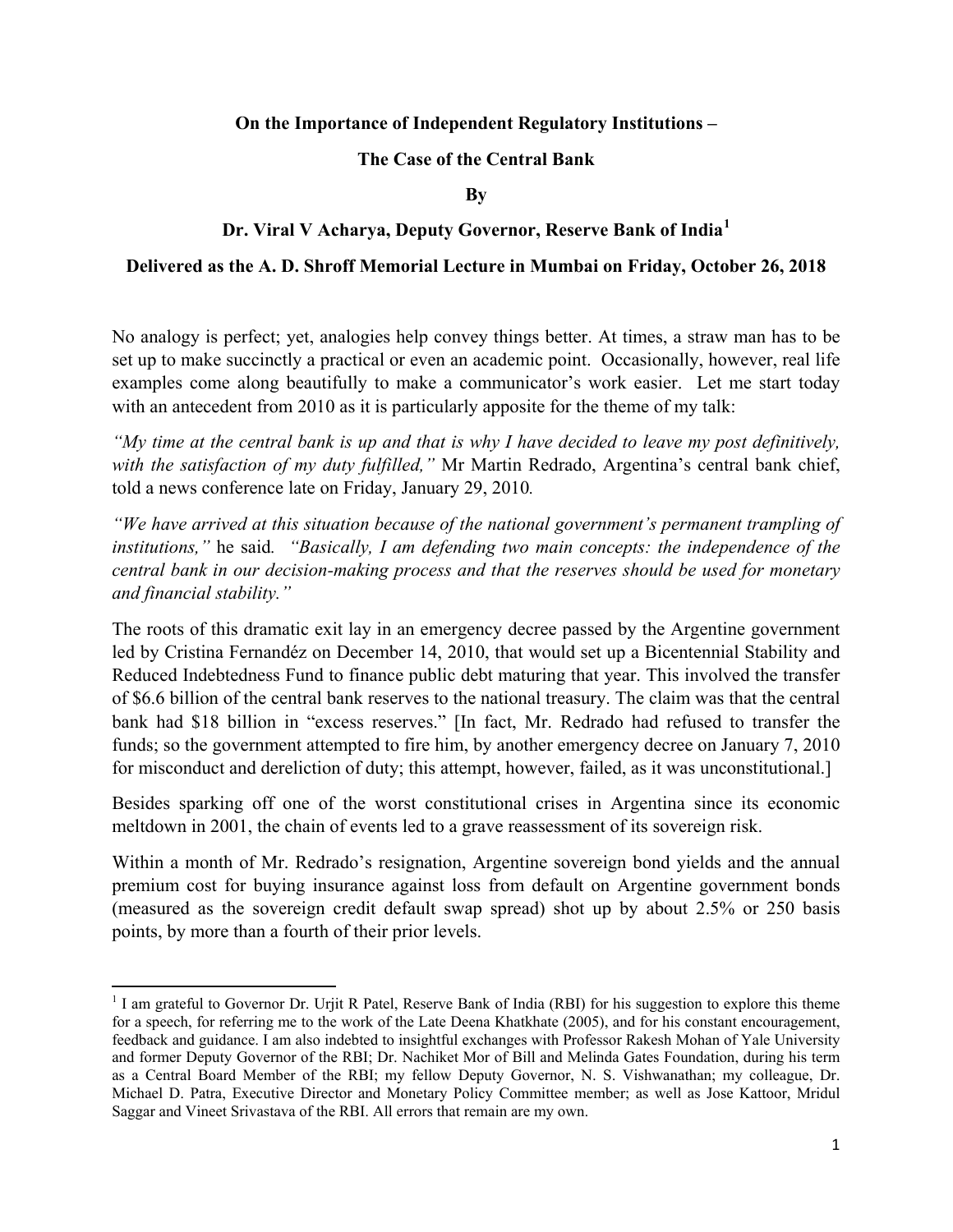Alberto Ramos, Argentina analyst at Goldman Sachs, noted on February 7, 2010: "*Using central bank reserves to pay government obligations is not a positive development and the concept of excess reserves is certainly open to debate. It weakens the balance sheet of the central bank and provides the wrong incentive to the government, as it weakens the incentive to control the rapid expansion of spending and to promote some consolidation of fiscal accounts in 2010."*

Even more damagingly, a risk that Governor Redrado had warned about came to the fore. By beginning of January, 2010, Thomas Griesa, a New York judge, had frozen the Argentine central bank's account held at the Federal Reserve Bank of New York, following claims of investors that the central bank was no longer an autonomous agency but under the thumb of the country's executive branch.

(The above summary is based in part on *Argentina's central bank chief resigns*, Jude Webber, Financial Times, January 30, 2010; and *Argentina: Bank independence at stake as Redrado exits*, Jason Mitchell, Euromoney, February 7, 2010)

This complex interplay of the sovereign's exercise of its powers, the central banker's exit, and the market's revolt, will be at the center of my remarks today on why it is important for a wellfunctioning economy to have an independent central bank, *i.e.*, a central bank that is independent from the executive branch of the government. I will also try to lay out why the risks of undermining the central bank's independence are potentially catastrophic, a "self-goal" of sorts, as it can trigger a crisis of confidence in capital markets that are tapped by governments (and others in the economy) to run their finances.

# **Why Nations Succeed (or Fail)**

Before I delve into this complex interplay, I wish to place the independence of the central bank in a more general context.

Academic discourse by political economists recognises the key role played by the rule of law and accountability of governments in enabling countries to flourish. Francis Fukuyama (*The Origins of Political Order*, 2011) considers these two elements, along with adequate state- and institution-building, as *all* being critical for "getting to Denmark," or in other words, creating stable, peaceful, prosperous, inclusive and honest societies.

Daron Acemoglu and James Robinson (*Why Nations Fail,* 2012) summarize their body of work on the primacy of the quality of institutions in explaining the political and economic success or failure of states. Taking examples of "twin" country case studies (such as S. Korea and N. Korea), the book elaborates the following important distinction:

- *Inclusive* economic and political institutions involve plurality in decision-making which help guarantee the rule of law and foster talent and creativity; in the presence of such institutions, economics and politics do not become hostage to a set of incumbents likely to be hurt by change.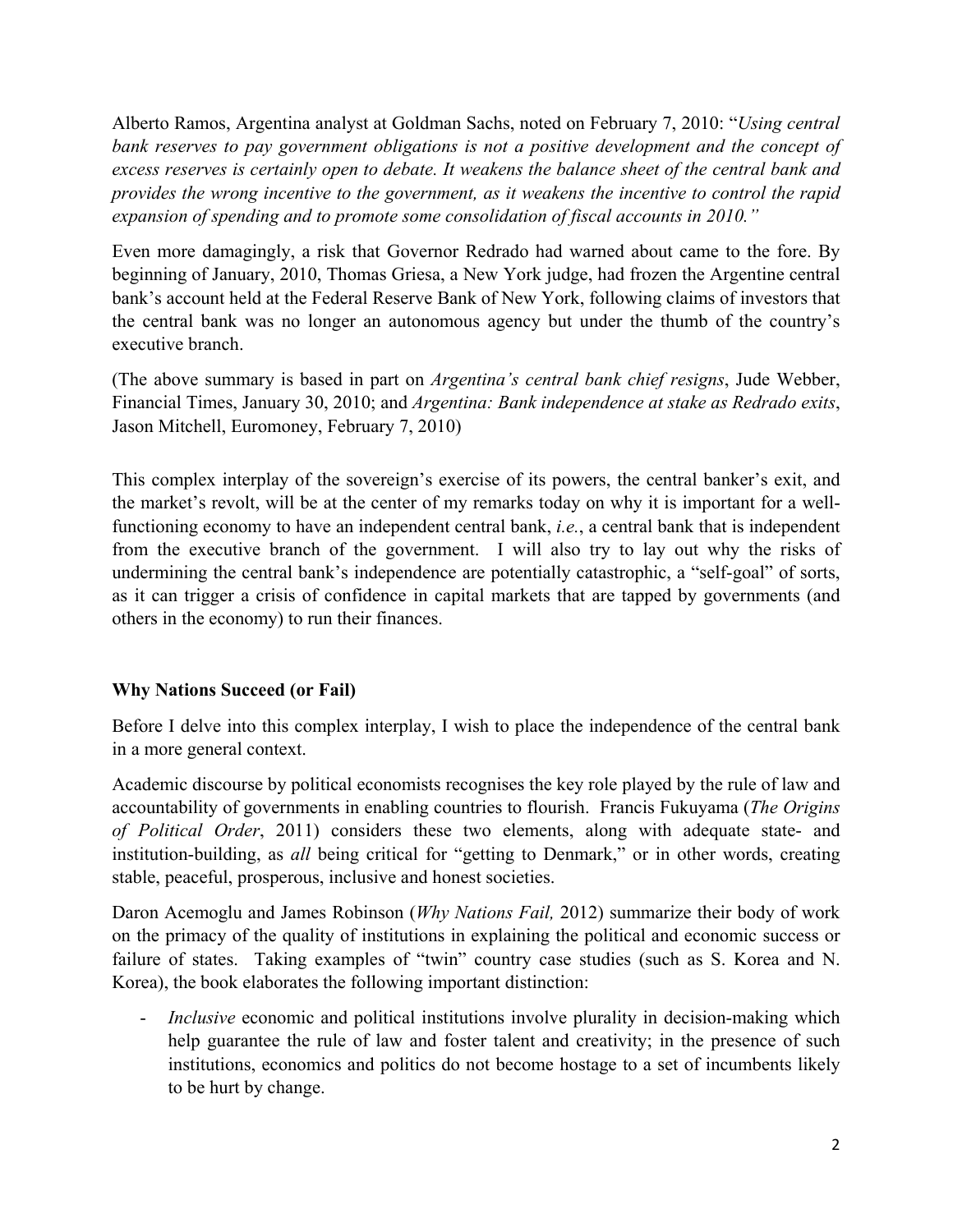- In contrast, *extractive* institutions limit access to a country's economic and financial resources to the ruling elites, hinder change and innovation, and over time, lead to stagnation and atrophy of the country's potential.

In conversations with former colleagues at New York University's Stern School of Business (NYU Stern), it was routine to categorise economies as encouraging and supporting either *value creation,* whereby entrepreneurs believed their *mantra* of success lay in challenging orthodoxy, or *rent extraction,* wherein businesses found value primarily from joining hands with regressive state policies and crowding out others who had no such access.

Regardless of the preferred theory and terminology for the importance of institutions, it is well accepted that they include, *inter alia*, property rights and their enforcement, the judiciary, and the election office in a democracy, instituted not just *de jure* but allowed to operate independently and function effectively *de facto*.

Somewhat less celebrated is the institution of an independent central bank, perhaps not just because the central bank is a relatively new kid on the block (in most cases less than a century old), but also because it interacts less directly with the public though its true influence is farreaching.

## **Government and the Central Bank – A Tale of Two Horizons**

A central bank performs several important functions for the economy: it controls the money supply; sets the rate of interest on borrowing and lending money; manages the external sector including the exchange rate; supervises and regulates the financial sector, notably banks; it often regulates credit and foreign exchange markets; and, seeks to ensure financial stability, domestic as well as on the external front.

The world over, the central bank is set up as an institution *separate* from the government; put another way, it is not a department of the executive function of the government; its powers are enshrined as being separate through relevant legislation. Its tasks being somewhat complex and technical, central banks are ideally headed and manned by technocrats or field experts – typically economists, academics, commercial bankers, and occasionally private sector representatives, appointed by the government but not elected to the office. This architecture reflects the acceptance of the thesis that central banks should be allowed to exercise their powers independently.

Why is the central bank *separate* from the government? I will offer what I find to be a particularly intuitive explanation:

(1) The first part of the explanation relates to the horizon of decision-making of a government *vis-à-vis* that of the central bank.

A government's horizon of decision-making is rendered short, like the duration of a T20 match (to use a cricketing analogy), by several considerations. There are always upcoming elections of some sort – national, state, mid-term, etc. As elections approach, delivering on proclaimed manifestos of the past acquires urgency; where manifestos cannot be delivered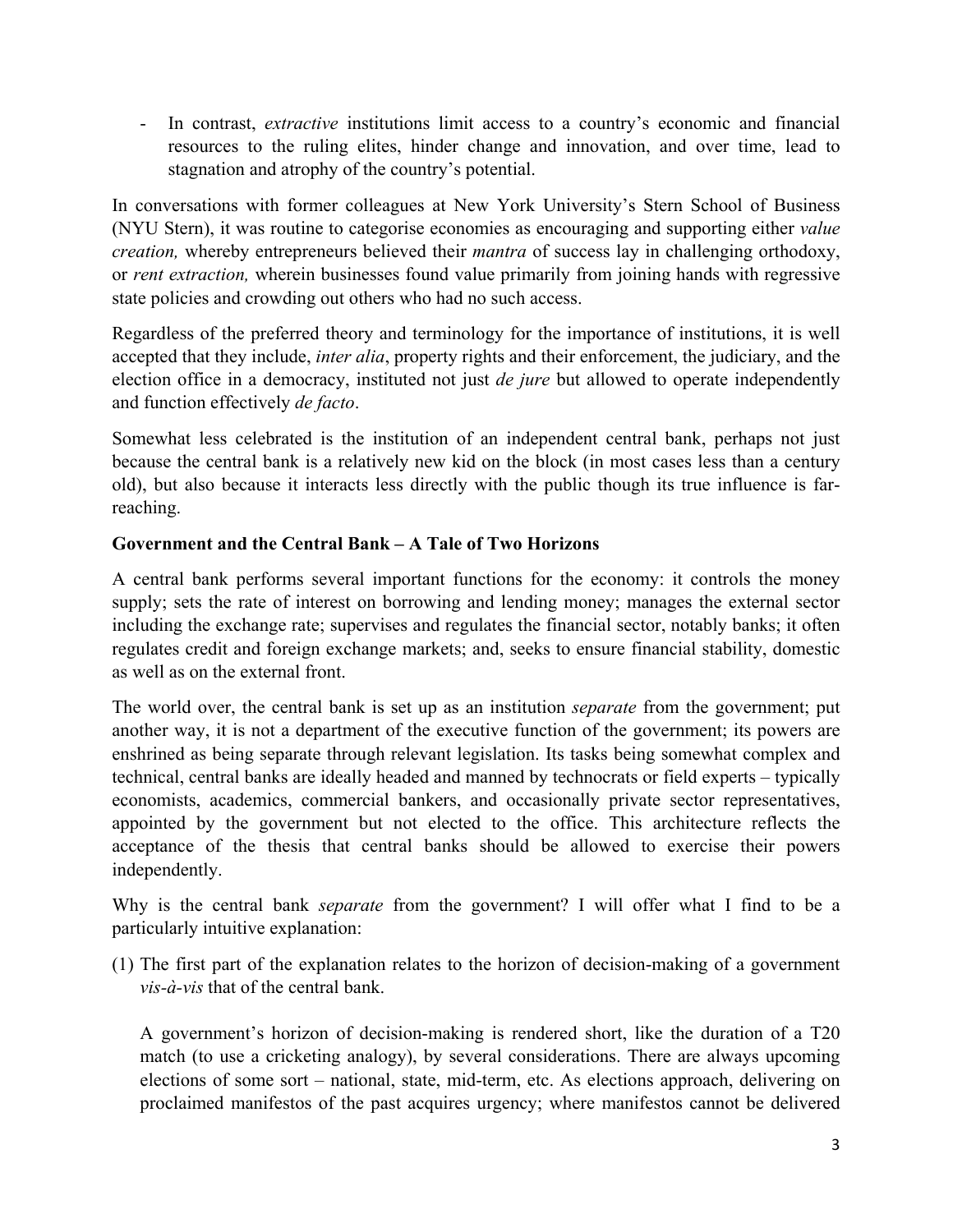upon, populist alternatives need to be arranged with immediacy. Less important in the present scenario, but only recently so, wars had to be waged, financed and won at all costs. This myopia or short-termism of governments is best summarized in history by Louis XV when he proclaimed *"Apres moi, le deluge!"* (After me, the flood!).<sup>[2](#page-3-0)</sup>

In contrast, a central bank plays a Test match, trying to win each session but importantly also survive it so as to have a chance to win the next session, and so on. In particular, the central bank is not directly subject to political time pressures and the induced neglect of the future; by virtue of being nominated rather than elected, central bankers have horizons of decisionmaking that tend to be longer than that of governments, spanning election cycles or war periods. While they clearly have to factor in the immediate consequences of their policy decisions, central bankers can afford to take a pause, reflect, and ask the question as to what would be the long-term consequences of their, as well as government's, policies. Indeed, by their mandate central banks are committed to stabilise the economy over business and financial cycles, and hence, have to peer into the medium to long term. Unsurprisingly, central banks strive to build *credibility* through a series of difficult choices that reflect sacrificing short-term gains for long-term outcomes such as price or financial stability.

- (2) The second part of the explanation as to why the central bank is separate from the government relates to the observation that much of what the central bank manages or influences – money creation, credit creation, external sector management, and financial stability – involves potential front-loaded benefits to the economy but with the possibility of attendant "tail risk" in the form of back-loaded costs from financial excess or instability. For example,
	- (i) Greater supply of money can facilitate ease of financial transactions, including the financing of government deficits, but this can cause economy to over-heat in due course and trigger (hyper-) inflationary pressures or even a full-blown crisis that eventually require sharper monetary contractions;
	- (ii) Excessive lowering of interest rates and/or relaxation in bank capital and liquidity requirements can lead to greater credit creation, asset-price inflation, and semblance of strong economic growth in the short term, but excessive credit growth is usually accompanied by lending down the quality curve which triggers mal-investment, assetprice crashes, and financial crises in the long term;
	- (iii) Allowing foreign capital flows to flood into the economy can temporarily ease the financing pressures for an expanding government balance-sheet and the crowded-out

 $\overline{\phantom{a}}$ 

<span id="page-3-0"></span><sup>&</sup>lt;sup>2</sup> See [Acharya and Rajan \(2013\)](http://pages.stern.nyu.edu/%7Esternfin/vacharya/public_html/Sov_debt_Jan_11_2013_RFS_standard.pdf) for a complete theoretical analysis modeling government myopia and populism (maximising simply the cash-flow and spending each period) in the presence of a sovereign debt market; implications for policies governing the financial sector; and attendant risks in the form of economic repression and financial crises.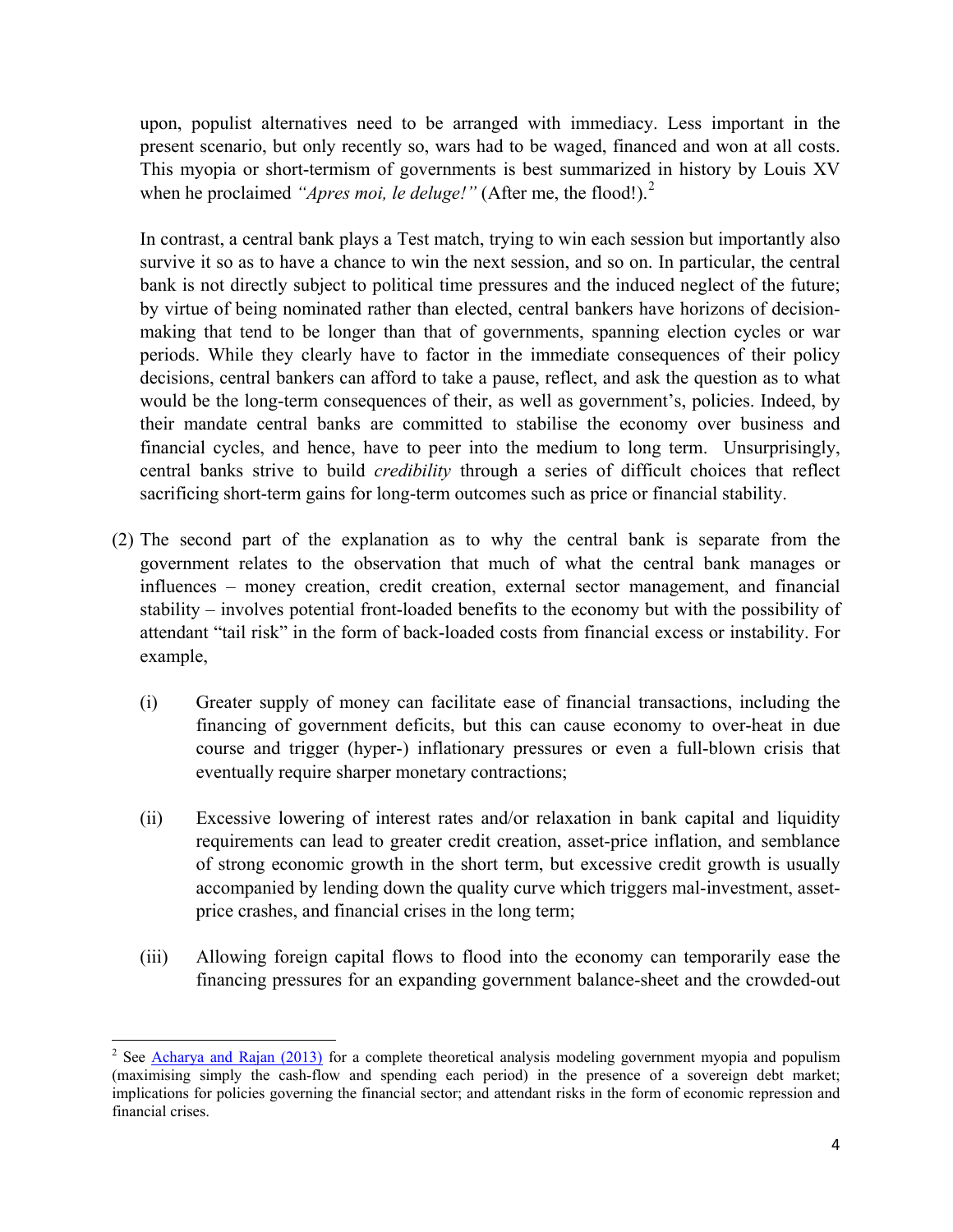private sector, but a "sudden stop" or exodus of these flows in future can trigger a collapse of the exchange rate with adverse economy-wide spillovers; and,

(iv) Sweeping bank loan losses under the rug by compromising supervisory and regulatory standards can create a façade of financial stability in the short run, but inevitably cause the fragile deck of cards to fall in a heap at some point in future, likely with a greater taxpayer bill and loss of potential output.

While not always the case, often the required interventions for stable growth are structural reforms by the government with upfront fiscal outlay; however, these may compromise populist expenditures or require displeasing incumbents. As a result, it might seem as an expedient solution to the government to ask/task/mandate/direct the central bank to pursue strategies that generate short-term gains but effectively create tail risks for the economy. To protect the economy from such short-termism, the central bank is designed to be at a safe distance from the executive branch of the government.

## **Undermining the Independence of the Central Bank**

 $\overline{\phantom{a}}$ 

Now, although the central bank is formally organised to be separate from the government, its effective horizon of decision-making can be reduced for short-term gains by the government, if it so desires, through a variety of mechanisms, *inter alia*,

- (i) Appointing government (or government-affiliated) officials rather than technocrats to key central bank positions, such as Governor, and more generally, senior management;
- (ii) Pursuing steady attrition and erosion of statutory powers of the central bank through piece-meal legislative amendments that directly or indirectly eat at separation of the central bank from the government;
- (iii) Blocking or opposing rule-based central banking policies, and favoring instead discretionary or joint decision-making with direct government interventions; and,
- (iv) Setting up parallel regulatory agencies with weaker statutory powers and/or encouraging development of unregulated (or lightly regulated) entities that perform financial intermediation functions outside the purview of the central bank.<sup>[3](#page-4-0),[4](#page-4-1)</sup>

<span id="page-4-0"></span><sup>&</sup>lt;sup>3</sup> The most striking example is the presence of government-sponsored enterprises (GSEs) to support mortgages and home ownership in the United States. The GSEs are outside of any regulatory purview of the Federal Reserve, but have been deployed by successive governments to pursue populist housing policies, contributing significantly to the imbalances that led to the Global Financial Crisis of 2007-08 and the ensuing Great Recession (see, Acharya, van<br>Nieuwerburgh, Richardson and White, 2011, for details).

<span id="page-4-1"></span><sup>&</sup>lt;sup>4</sup> See [Acharya \(2015\)](http://www.brookings.edu/research/papers/2015/04/14-financial-stability-mandate-central-banks) for discussion on the resulting need to ensure that the central bank has regulatory scope over parts of "shadow banking" that are likely to be systemically important.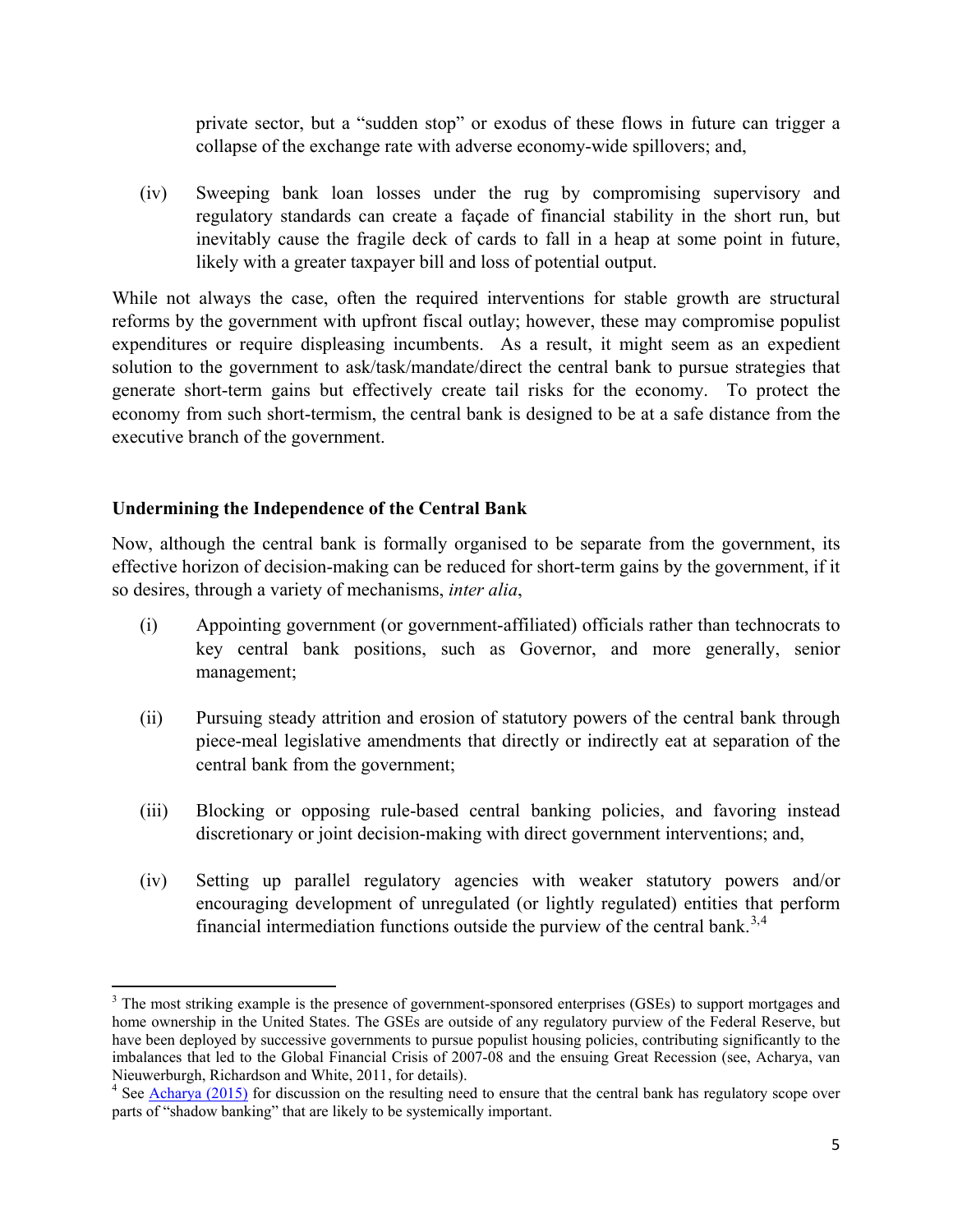If such efforts are successful, they induce policy myopia in the economy that substitutes macroeconomic stability with punctuated arrival of financial crises.

Therefore, there are several reasons why enshrining and maintaining central bank independence ends up being an *inclusive* reform for the economy; and conversely, undermining such independence a regressive, *extractive* one:

- (i) When the government is seen often making efforts to dilute the central bank's policies and effectively coercing the central bank into such dilutions, banks and private sector spend more time lobbying for policies that suit them individually, at the cost of collective good, rather than investing in value creation and growth.
- (ii) When governance of the central bank is undermined, it is unlikely to attract or be able to retain the brightest minds that thrive on the ability to debate freely, think independently, and effect change; attrition of central bank powers results in attrition of its human capital and deterioration of its efficiency and expertise over time.
- (iii) When important parts of financial intermediation are kept outside the purview of the central bank, systemic risks can build up in "shadow banking" with private gains in good times to a small set of players but at substantive costs to future generations in the form of unchecked financial fragility.

As such, the divergence in horizon of decision-making between government and the central bank that I have highlighted need not lead to any operational incompatibility as long as it is wellunderstood and well-accepted by both parties that it is precisely given this divergence that the central bank is formally separated from the executive office and meant to conduct its functions in an independent manner. The central bank can of course make mistakes, and is generally held publicly accountable through parliamentary scrutiny and transparency norms. This way, the institutional arrangement of independence, transparency and accountability to the public not only balance but also strengthen the central bank's autonomy. However, direct intervention and interference by the government in operational mandate of the central bank negate its functional autonomy.

## **"Kiss of Death" – Incurring the Wrath of Markets**

Far-sighted government leaders may be able to reap benefits of convincing voters about the importance of investing in macro-economic stability; for instance, by claiming credit for the long-term nature of financial sector outcomes attained by allowing the central bank autonomy in decision-making and delivery of its core functions. When such a measured perspective of an independent central bank as a key element of durable economic prosperity is missing and/or government myopia so rife as to lead to regular inroads into central banking apparatus and decisions, unfortunate accidents can arise. Macroeconomic management can become a tug of war between securing stability and inflicting misdirection; daily operational decisions lead to power struggles; and, as the central bank is forced to bend over backwards to retain credibility in the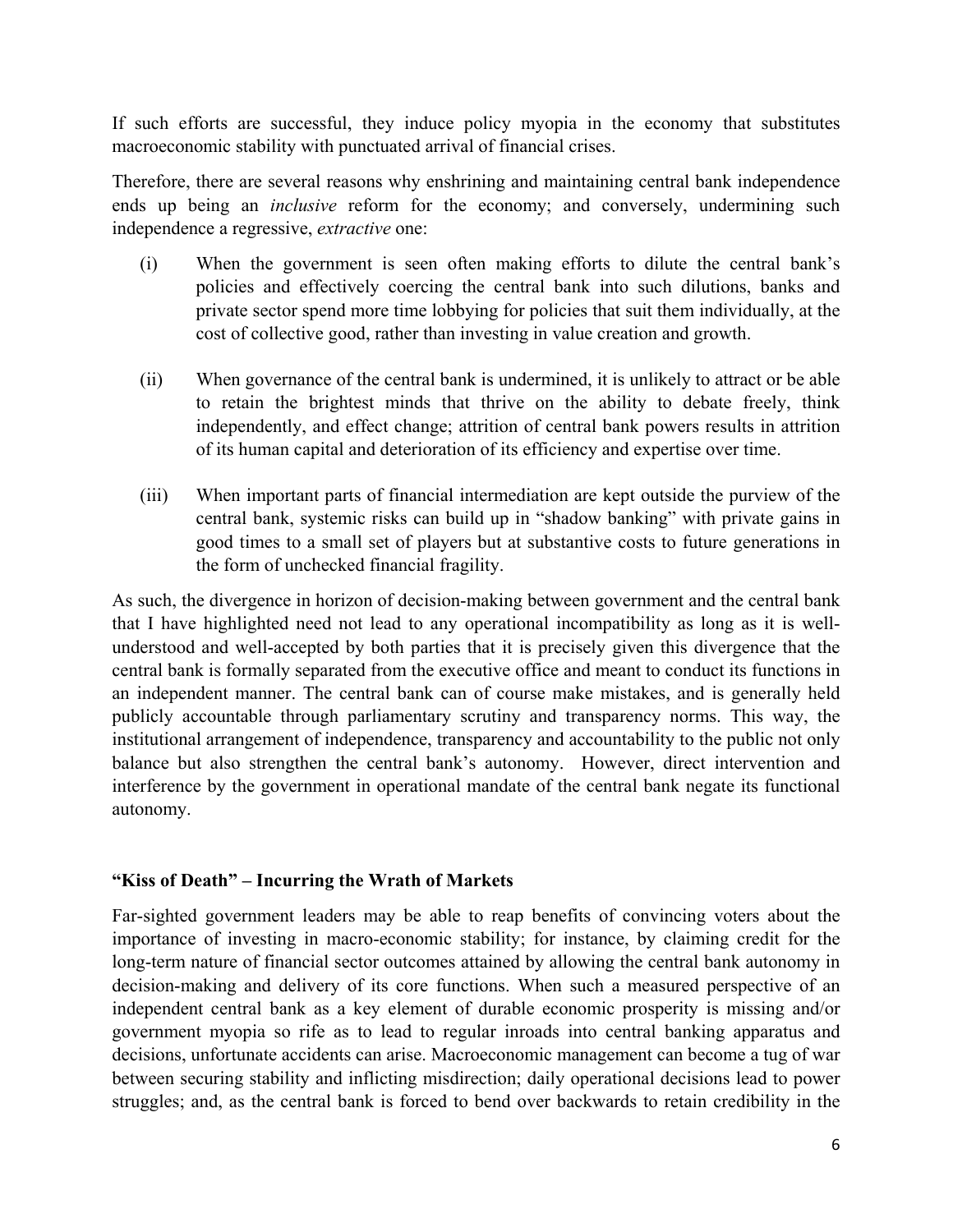face of imminent pressures that would erode its independence, counter efforts to reduce its independence escalate.

As this dynamic plays out, markets watch keenly, and if uncertainty grows and confidence in central bank independence and credibility erode, then markets rap bond yields and exchange rate on the knuckles!

Let me elaborate.

l

Modern economies are, by and large, not autarkies; they rely on capital markets to finance their investments. This is especially true of governments as reflected in the relatively large size of sovereign (and quasi-sovereign) debt markets, denominated in domestic currency as well as foreign currency. As long-term risks such as inflation or financial instability rise, markets reprice sovereign debt and may potentially shun its financing altogether. This could have immediate spillovers to other markets such as for foreign exchange and foreign investments, potentially putting at risk also the external sector stability of the economy.

Therefore, the presence of this third player – the market – in the back and forth between a government and the central bank (more generally, regulatory institutions) is an important feedback mechanism. The market can discipline the government not to erode central bank independence, and it can also make the government pay for its transgressions. Interestingly, the market also forces central banks to remain accountable and independent when it is under government pressure. [5](#page-6-0)

Besides the market revolt and strictures during the Argentine episode of 2010 that I recounted in my introductory remarks, it is to be noted that both of this year's emerging market sovereign bond and currency meltdowns got catalysed through a perception of government influence on central bank's monetary policy, including through sporadic communication by government with public on its desire to control the central bank's decision-making. In one case, a rate cut in the wake of rising inflation and mounting fiscal deficit did the damage; and in the other, it was a public pronouncement by the premier of the state about the "evils" of interest rate hikes even when inflation was in double digit terrain.

Indeed, the market censure need not be limited to emerging markets. The public expression of government's bewilderment and disappointment at monetary tightening in the world's largest safe-haven economy, again at a time of rising inflation and fiscal deficit, has raised in minds of investors scenarios under which its reserve currency status cannot anymore be taken for granted (*A debate about central-bank independence is overdue,* The Economist, Oct 20, 2018).

Barry Eichengreen, Professor of Economics and Political Science at the University of California, Berkeley, covers superbly, in his recent piece (2018), this critical feedback role of the market:

<span id="page-6-0"></span><sup>&</sup>lt;sup>5</sup> An interesting suggestion from Michael Patra is that perhaps economies should not only have rules that delineate clearly the roles of the government and the central bank, but also a dispute resolution mechanism *a la* the World Trade Organisation (WTO). The very presence of a referee would recognise that differences in objectives and horizons of decision-making arise; central bank and government can (to borrow his exact words) *"go in there, slug it out, come out battered, but in understanding, since there has to be a clear winner whose hand will be upheld by the jury.*"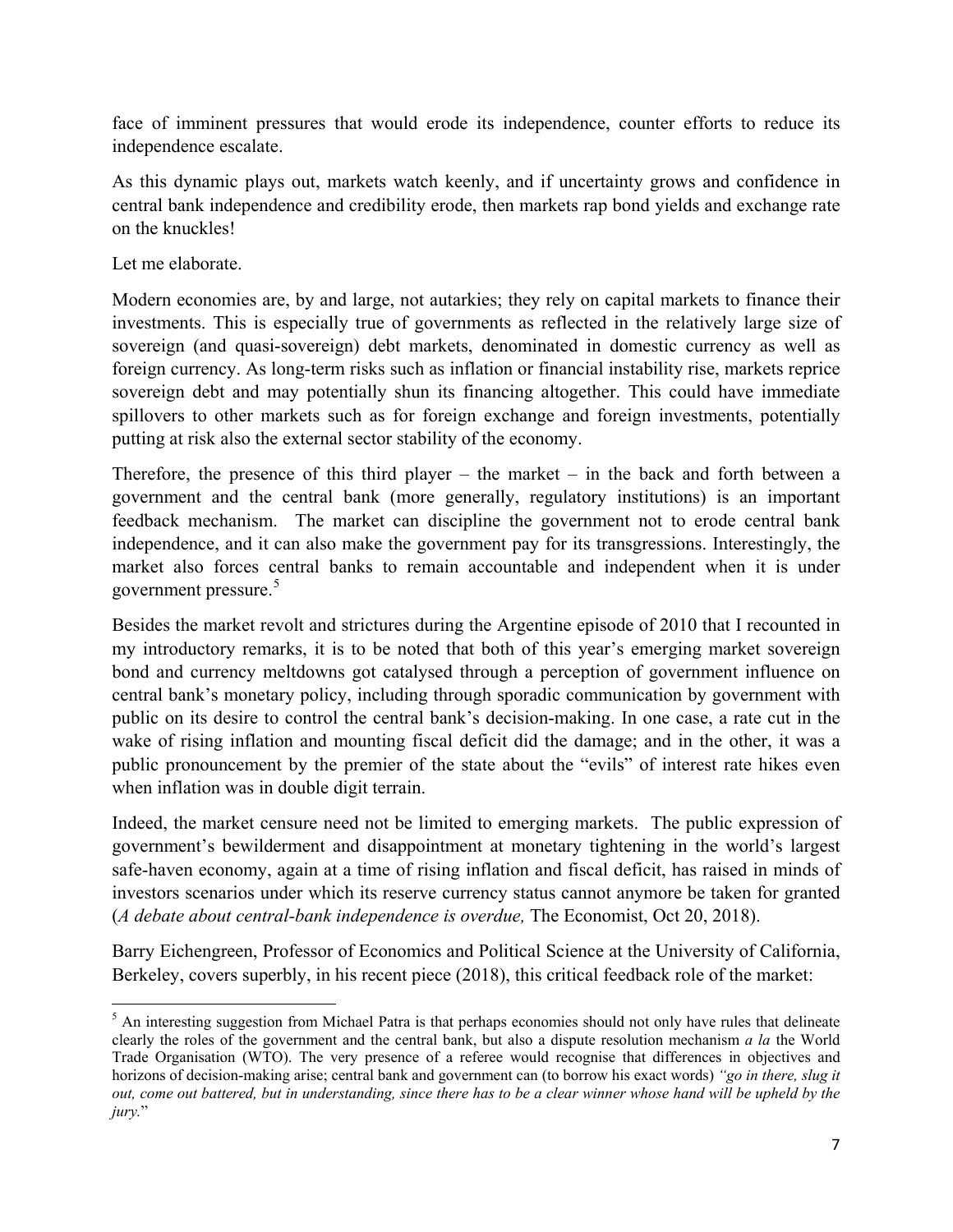*"There are good reasons why countries … delegate monetary policy decisions to technocrats appointed for their expertise. They can take the long view. They can resist the temptation to manipulate monetary conditions for short-term gain. Privileging long-term stability, as history has shown, is positive for economic performance. And it is on this performance that elected leaders, rightly or wrongly, are judged.*

*Thoughtful politicians understand this. Hence their support for central bank independence and their respect for the convention that they should refrain from seeking to influence central bank decisions. Unfortunately, not all politicians are thoughtful. Not all have the patience to wait for long-term gains. Not all are pleased when appointees refuse to bow to their wishes. And not all are respectful of inherited institutions and conventions, be they central bank independence or, more broadly, the division of powers.*

*The question is whether they pay attention to markets."*

What Barry Eichengreen is perceptively observing is that if a government were to pay attention to markets, it would realize that central bank independence is in fact its strength and the central bank a sort of a true friend, someone who will tell the government unpleasant but brutally honest truths and correct to the extent it can any adverse long-term consequences of government policies.

Let me now turn to how all this relates to the Reserve Bank of India.

The Late Deena Khatkhate provides a masterful and scholarly assessment in *Reserve Bank of India: A Study in the Separation and Attrition of Powers (2005). Some of the discussion below* draws heavily from his assessment and is updated for developments since then. Other excellent discussions of the central bank's autonomy and independence in the Indian context are contained in lectures by the Reserve Bank of India's former Governors, Dr. C. Rangarajan (1993) and Dr. Y. V. Reddy (2001, 2007). As we will see below, other Governors and Deputy Governors have also carried this abiding theme through their tenures. For some of them, even when the Reserve Bank's independence has been unclear *de jure*, governments have in the end have had the wisdom to support it *de facto;* for others, however, the Reserve Bank's independence has remained a work in progress, an enduring challenge that the nation has been grappling with on an ongoing basis.

## **Progressive Evolution in Restoring Independence of the Reserve Bank of India**

While the Reserve Bank has always derived several important powers from the Reserve Bank Act, 1935 and the Banking Regulation Act, 1949, what matters is the effective independence with which these powers can be exercised in practice. Over time, great strides have been undertaken by successive governments at the behest of the central bank, several economists, and umpteen committee reports, to restore the operational independence of the Reserve Bank. I will touch upon three such areas of healthy progress.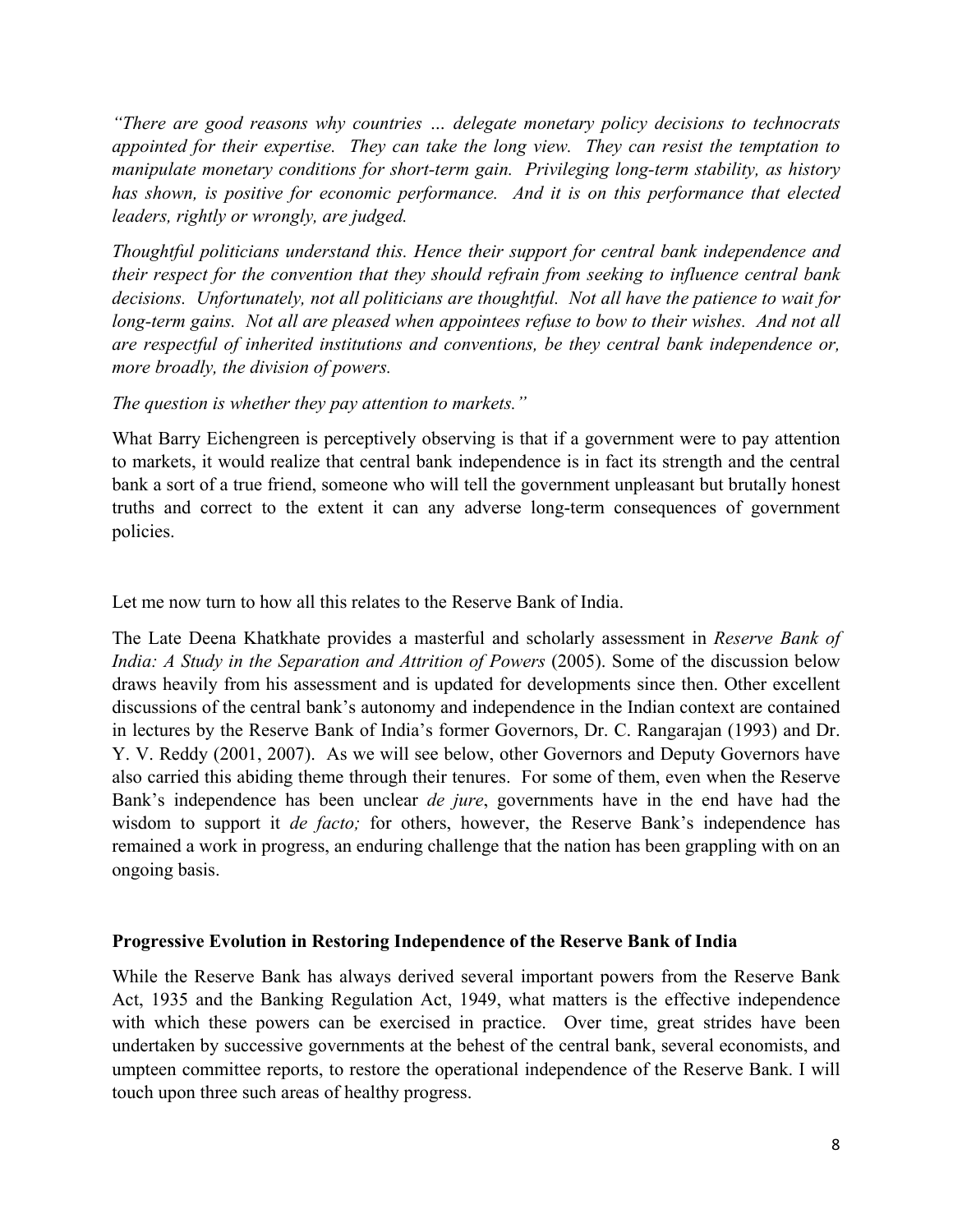(1) **Monetary Policy**: The Reserve Bank, like many central banks of the time, got quickly trapped into the socialist planning policies of post-independence government, setting not just the rate of interest on money but practically all rates of credit at different maturities, as well as doing sectoral credit allocation to the real economy.

Post the deregulation of interest rates in the 1990s, monetary policy achieved a more modern dimension. To start with, there was a "multiple indicators" approach to setting interest rates. Having too many objectives for monetary policy violates the Tinbergen principle of *"one objective, one instrument"*; it also renders it difficult to understand or communicate what the interest-rate setting is attempting to achieve at any point of time. Importantly, this approach entertained much regulatory discretion, often at the level of an individual, *viz.* the Reserve Bank Governor. This made independence of monetary policy individual-specific; in other words, it allowed for government pressure to creep in easily for keeping rates low at times of fiscal expansion under one guise or the other.

This is exactly a setting where rules would be better than discretion, in particular to avoid the time-inconsistency problem, highlighted in the work of Nobel laureates Finn Kydland and Edward Prescott in 1970s and early 1980s. Kydland and Prescott (1977) consider the implication that people, including investors, could look into the future and anticipate the behavior of self-interested governments, so that a discretionary monetary policy could end up being compromised by government pressures, leaving inflationary expectations unanchored, whereas a monetary policy committed to a rule would be harder to bend and keep inflationary expectations at bay. [6](#page-8-0)

Following several episodic bouts of double-digit inflation, a war on inflation and inflationary expectations, was finally launched in September 2013 by the then Governor Raghuram G Rajan; the Urjit Patel Committee Report to Revise and Strengthen the Monetary Policy Framework was released in 2014; and, finally, the Reserve Bank of India Act was modified in August 2016 to constitute the Monetary Policy Committee (MPC).

The MPC consists of three RBI members, including the Governor who reserves a casting vote, and three external members appointed by the government. The MPC has been legislatively awarded a flexible inflation-targeting mandate of achieving 4% consumer price index (CPI) inflation in the medium term, while paying attention to growth, with operational independence to achieve it, and with accountability in terms of transparency around the MPC's resolution, minutes summarising each individual committee member's decision, bi-annual monetary policy reports, and a written report to the government in case a +/- 2% band around the target inflation level is violated for three quarters in a row.

 $\overline{\phantom{a}}$ 

<span id="page-8-0"></span><sup>&</sup>lt;sup>6</sup> See also Buiter and Sibert (2000), who lay out the theoretical basis for the required legal and institutional arrangements, primarily operational independence of the central bank, for an effective monetary policy.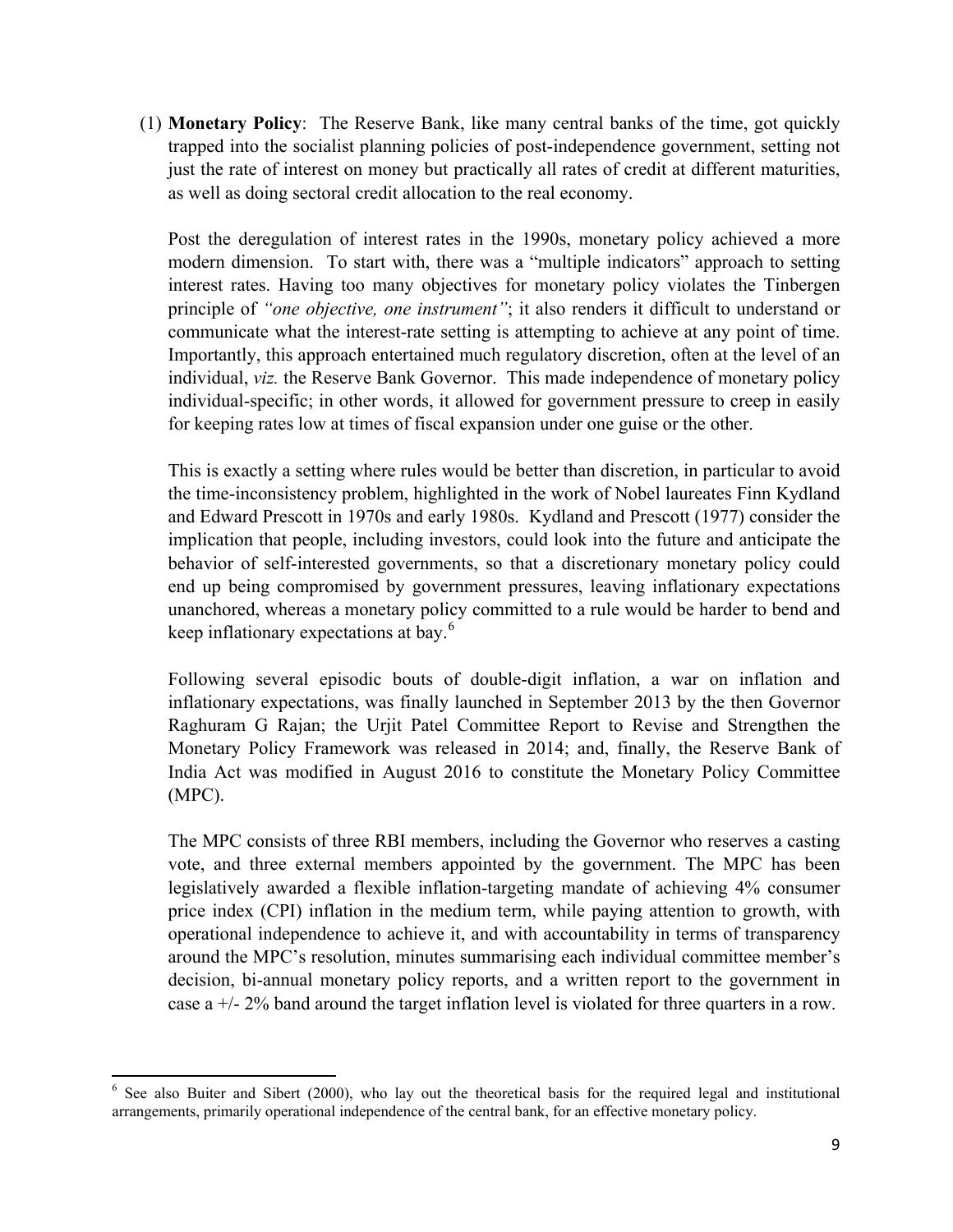The MPC, two years old since, has attempted steadfastly through its rate-setting decisions to build credibility of the inflation target, a process that is generally believed, and empirically documented, to help lower the long-term bond yields as well as stabilise the exchange rate. While the jury will remain out for some time on the economic impact of the flexible inflation-targeting framework, it is incontrovertible that the MPC has given monetary policy an independent institutional foundation. The government deserves much credit for its far-sightedness in legislating the required changes to strengthen this aspect of central bank's independence and distancing itself in the process from monetary decision-making (other than through the appointment of external members on the MPC).

(2) **Debt Management**: For several decades post-independence, the Reserve Bank participated in short-term Treasury Bill issuances of the Government of India (bearing extraordinarily low interest rates) to fund its fiscal deficits. The Reserve Bank also publicly acknowledged that its open market operations (OMOs) were primarily geared to manage the government bond yields. This implied that the central bank balance-sheet was always available as a resource – just like tax receipts – ready to monetise excessive government spending. Unsurprisingly, high inflation in India was engineered to please both Milton Friedman and Thomas Sargent, *i.e.,* it was always both a monetary and a fiscal phenomenon, as these two Nobel laureates in economics had respectively argued (Friedman, 1970 and Sargent, 1982).

Eventually, recognizing the fiscal imprudence and inflationary risks engendered by such automatic monetization of government deficits, joint efforts between the Reserve Bank and the government during 1994-1997 limited deficit financing from the Reserve Bank to the capped Ways and Means Advances (WMA). The Fiscal Responsibility and Budget Management (FRBM) Act of 2003 explicitly prohibited the Reserve Bank from participating in primary issuances of the government securities. Open market operations came to be designed to sterilise the impact on domestic money supply of foreign exchange interventions and/or to meet durable liquidity needs of the economy, rather than to fund deficits. While there have been relapses to old habits, overall these changes have left the task of government debt management with the Reserve Bank as primarily being one of auctioning government debt and helping it switch between securities or conduct buybacks, rather than of intricate involvement in fiscal planning, and more importantly, in its funding.

Furthermore, the repressive levels of Statutory Liquid Ratio (SLR) and Cash Reserve Ratio (CRR), which ensured substantial portions of bank deposits were channeled to the government or were readily available to debase in value through monetary expansion, have now been rationalised to be more or less in line with international prudential standards. For instance, in case of SLR, the level has been steadily reduced and the plan is to harmonise it with the Basel III Liquidity Coverage Ratio (LCR).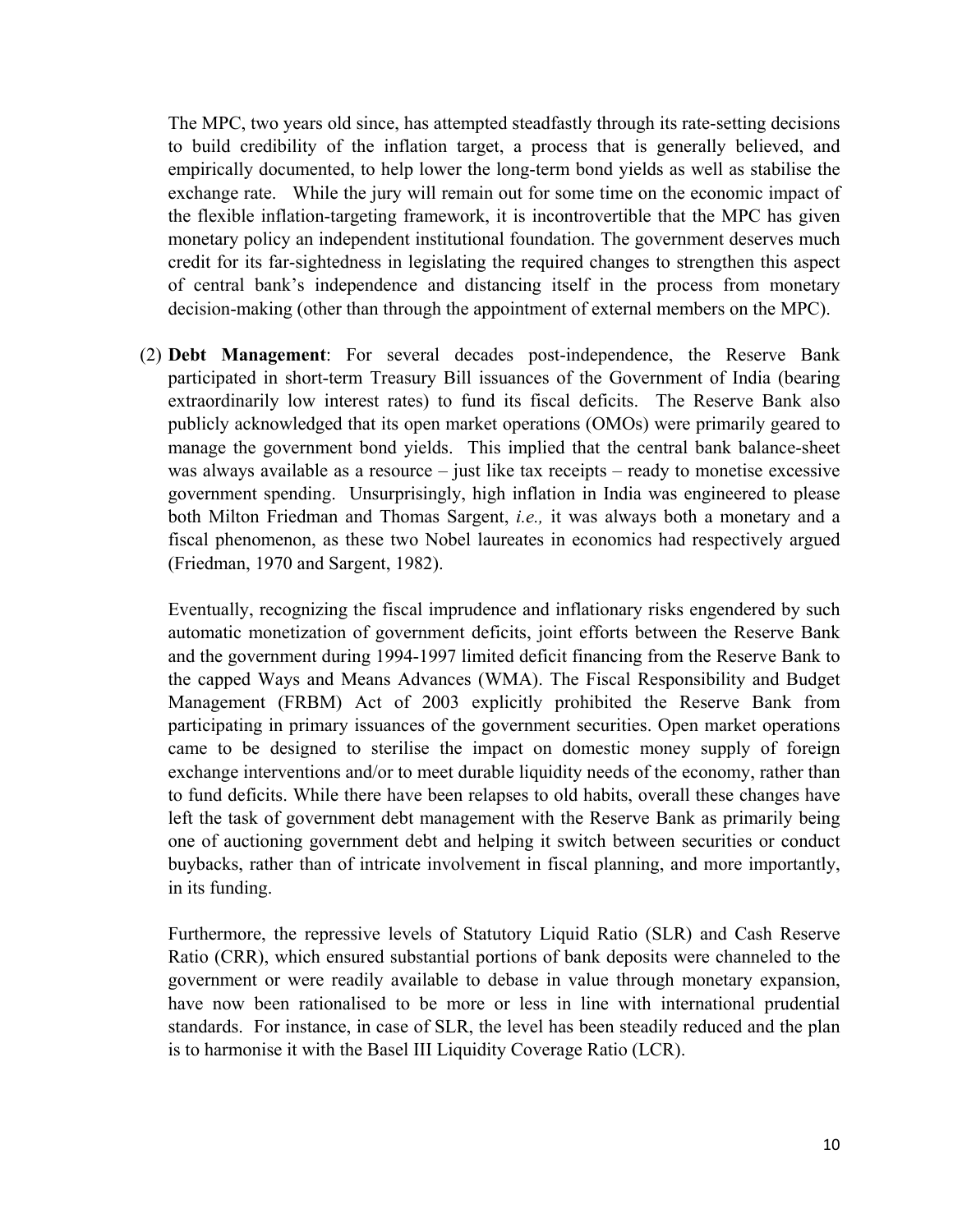(3) **Exchange Rate Management**: In the Five Year Plans post-independence, prices including the exchange rate were assumed to be constant; however, since the true value of the Rupee fluctuated with market prices and macroeconomic conditions, the Sterling holdings had no choice but to take an undue hit. The underlying true value of the Rupee was also affected heavily — but not reflected in reality — by monetary policy and debt management operations that were implicitly supporting the ballooning of government deficits. The result of the fixed exchange rate regime in the midst of "fiscal dominance" was that the Reserve Bank was essentially a silent spectator in the build-up to the inevitable exchange rate disequilibrium (though arguably this was true of much of the world at that time).

Since 1976, when the level of the Rupee moved to being a "managed float" against a basket of currencies, and especially since 1993, the exchange rate has gradually evolved from being entirely a fixed rate to being market-determined for all practical purposes. The Reserve Bank deploys reserves management and macro-prudential controls on foreign capital flows to manage excessively large movements. With a flexible inflationtargeting mandate for interest-rate policy and funding of fiscal deficit no longer the objective of monetary operations, the desired exchange rate management rests with the Reserve Bank.

## **Ongoing Challenges in Maintaining Independence of the Reserve Bank of India**

Few important pockets of persistent weakness, however, remain in maintaining independence of the Reserve Bank. Some of these areas were also identified in the 2017 Financial Sector Assessment Programme (FSAP) of India by the International Monetary Fund (IMF) and the World Bank (WB) as ways to strengthen the independence of the Reserve Bank, an area in which the FSAP rates India as *"materially non-compliant"*.

(1) **Regulation of Public Sector Banks:** One important limitation is that the Reserve Bank is statutorily limited in undertaking the full scope of actions against public sector banks (PSBs) – such as asset divestiture, replacement of management and Board, license revocation, and resolution actions such as mergers or sales — all of which it can and does deploy effectively in case of private banks. The significant implications of this limitation were highlighted in detail in Governor Patel's speech in March 2018, *[Banking Regulatory](https://rbi.org.in/Scripts/BS_SpeechesView.aspx?Id=1054)  [Powers should be Ownership Neutral](https://rbi.org.in/Scripts/BS_SpeechesView.aspx?Id=1054)*. To reiterate from the FSAP (Para 39 in Summing up Responsibilities, Objectives, Powers, Independence, and Accountabilities, the Basel Core Principles Detailed Assessment Report):

*"Legislation should be amended to enable the RBI to extend all the powers currently exercised over private sector banks to PSBs; in particular, regarding Board member dismissals, mergers and license revocation. … It should also remove the option of an appeal to the government when the RBI revokes a license. If statutory changes are difficult, the RBI and the government should consider adopting a framework agreement*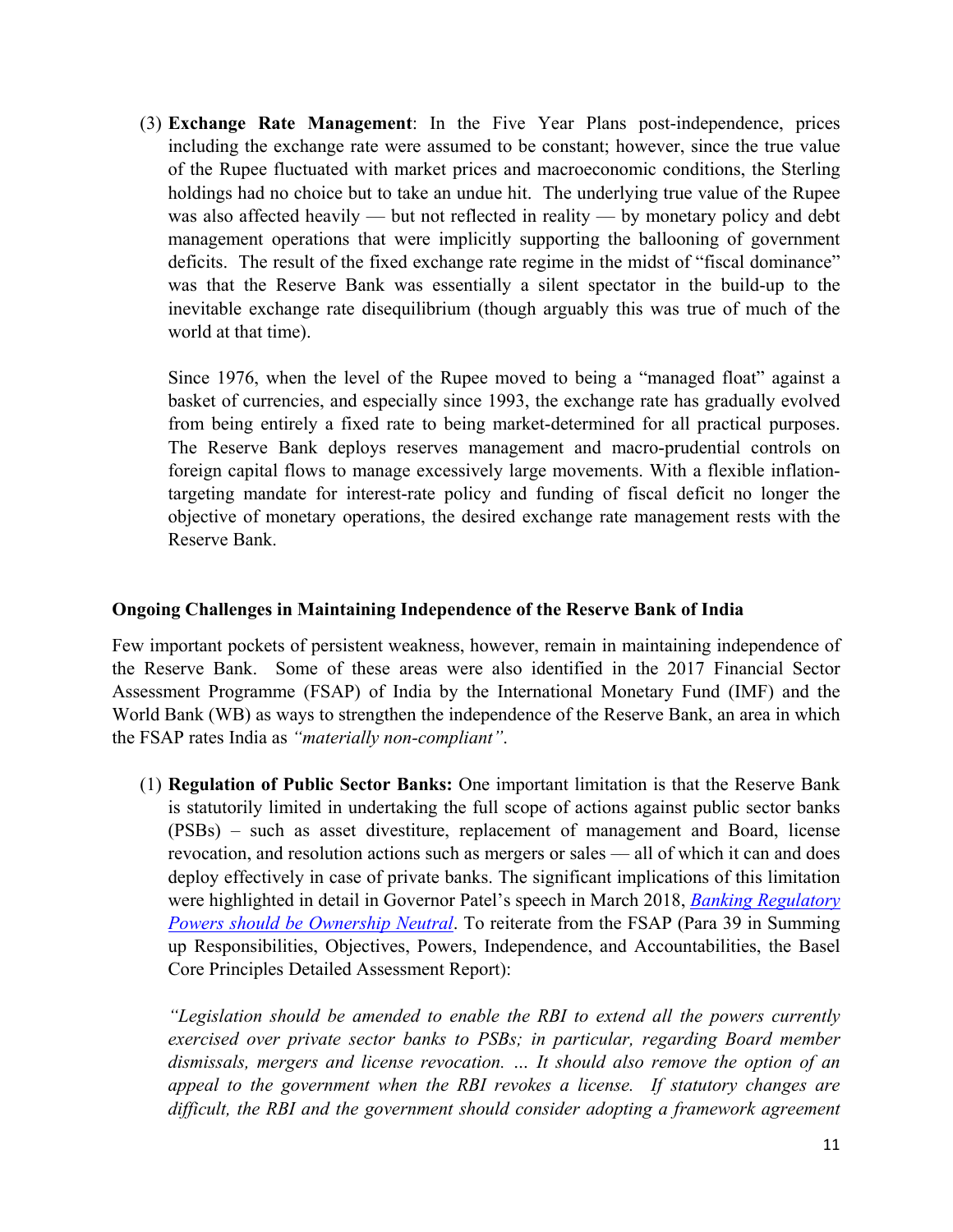*whereby the government would acknowledge the RBI's full operational authority and independence in supervision and regulation, as they did recently for monetary policy."*

(2) **The Reserve Bank's Balance-sheet Strength:** Having adequate reserves to bear any losses that arise from central bank operations and having appropriate rules to allocate profits (including rules that govern the accumulation of capital and reserves) is considered an important part of central bank's independence from the government (see, for example, Moser-Boehm, 2006). A thorny ongoing issue on this front has been that of the rules for surplus transfer from the Reserve Bank to the government (*Cogencis,* 2018, *"Govt pegs RBI excess capital at 3.6 trln rupees, seeks it as surplus"*), an issue that relates closely to the leading Argentine example in my introductory remarks. It has been covered deftly by Rakesh Mohan (2018) in the last of his three-part series of recent articles on the Reserve Bank, titled *[Protect the RBI's balance-sheet](https://www.business-standard.com/article/opinion/protect-the-rbi-s-balance-sheet-118100401270_1.html)*; therein, he elucidates why a central bank needs a strong balance-sheet to perform its full range of critical functions for the economy. I quote his main points below:

*"First, … The longer-term fiscal consequences would be the same if the government issued new securities today to fund the expenditure. [R]aiding the RBI's capital creates no new government revenue on a net basis over time, and only provides an illusion of free money in the short term."*

*"Second, … The use of such a transfer would erode whatever confidence that exists in the government's intention to practice fiscal prudence."*

*"Third, … In theory, a central bank can implement monetary policy appropriately with a wide range of capital levels, including levels below zero. In practice, the danger is that it may lose credibility with the financial markets and public at large, and may then be unable to attain its objective if it has substantial losses and is seen as having insufficient capital.* 

*Are fears with regard to possible central bank losses illusory? According to the Bank for International Settlements (BIS), 43 out of 108 central banks reported losses for at least one year between 1984 and 2005.*

*It is also argued by some that the government can always recapitalise a central bank when necessary. This is certainly true in principle but is practically difficult when the government itself suffers from fiscal pressures and maintains a relatively high debt-GDP ratio, as is the case in India. What is also important is the erosion of central bank independence both in reality and perhaps, even more importantly, in optics. …* 

*Once again, better sense has prevailed and the government has not raided the RBI's balance sheet."*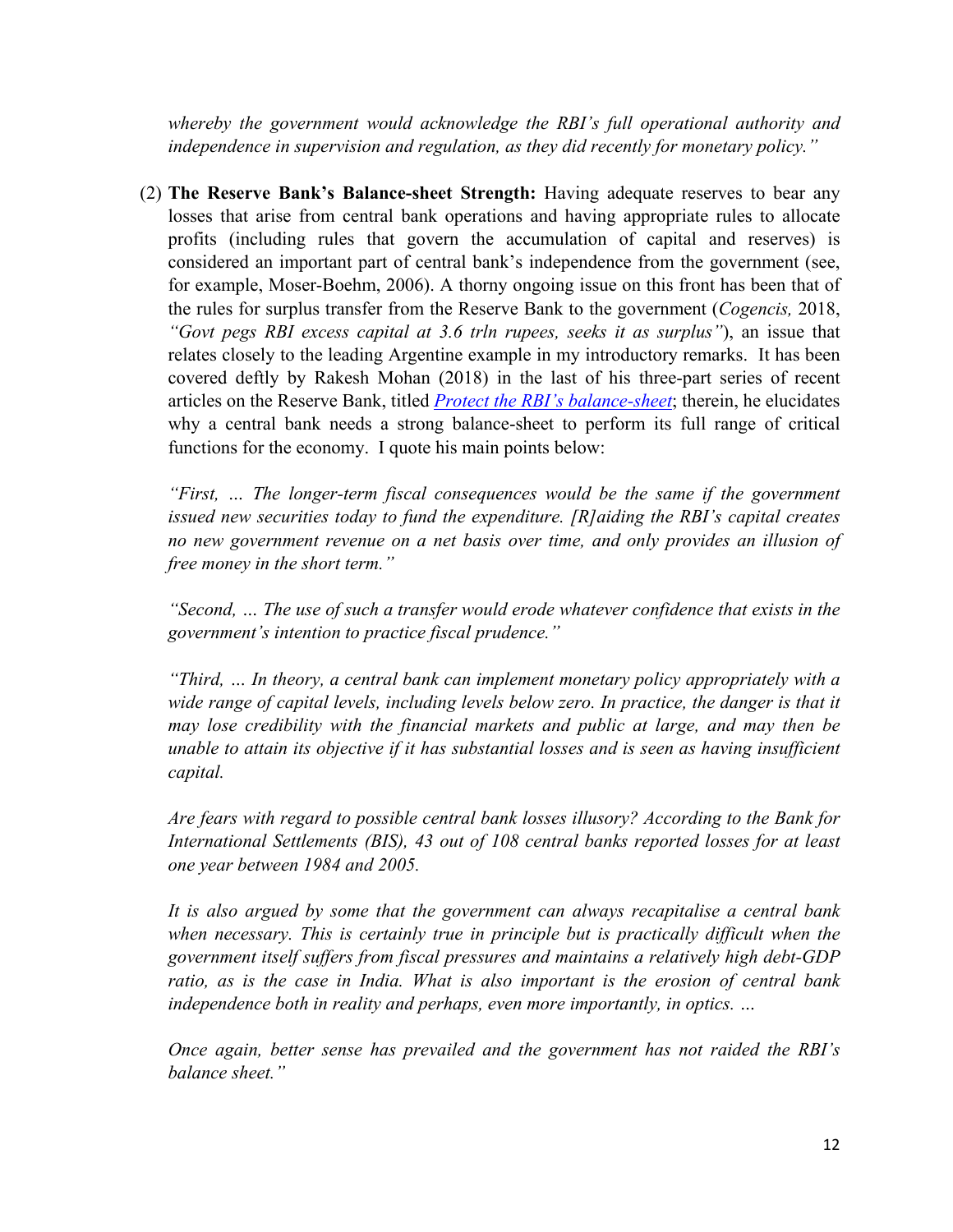(3) **Regulatory Scope:** A final issue is one of regulatory scope, the most recent case in point being the recommendation to bypass the central bank's powers over payment and settlement systems by appointing a separate payments regulator (also covered by Rakesh Mohan in his series, *ibid*). The Reserve Bank has published its [dissent note](https://rbi.org.in/Scripts/BS_PressReleaseDisplay.aspx?prid=45287) against this recommendation on October 19, 2018.

## **Conclusion**

Let me conclude with some notes of gratitude and dedication as well as some for further reflection.

Mr. Malegam has been a long-time adviser, friend and well-wisher of the Reserve Bank of India, as well as its former Board Member. He is someone I personally admire for his intellect, clarity of thinking and sagacity. I thank you, Mr. Malegam, for inviting me to deliver the A D Shroff Memorial Lecture for this year.

The Late Ardashir Darabshaw Shroff served as India's non-official delegate in 1944 at the United Nations "Bretton Woods Conference" on post-war financial and monetary arrangements. One of his primary concerns was to seek a permanent seat on the executive board of the International Monetary Fund and the World Bank, which unfortunately did not materialise. To me, his most important contribution was the co-founding in 1954 of the Free Forum Enterprise think tank which through open dialogue presented a counterpoint to the socialist tendencies that were taking root in the country in the post-independence era government. Sucheta Dalal's biography, *A. D. Shroff - Titan of Finance and Free Enterprise* (2000), notes that George Woods, one of the most popular presidents of the World Bank, said of him:

*"Nobody could accuse A. D. Shroff of hiding his opinions and in the later years of his life, very rarely were those opinions fashionable in India. Yet few patriots did more than he [did] to make friends for the Indian nation and to build confidence in that nation among those throughout the world whose business it is to provide capital for sound investment opportunities."*

In all humility, to emulate A. D. Shroff's freedom to criticize policy *"actuated by the single motive of trying to promote the good of my country"* (from his letter to Sir Osborne Smith, the first Governor of the Reserve Bank), I chose for today's occasion the theme of the importance of independent regulatory institutions, and in particular, that of a central bank that is independent from an over-arching reach of the state. This theme is certainly one of great sensitivity but I contend it is of even greater importance to our economic prospects. I earnestly hope that I have done some justice to his immortal legacy to independent economic discourse and policy-making.

In the process, I have attempted to convince you that we have made good progress in earning the Reserve Bank's independence, most notably in the monetary policy framework (changes wherein, along with the Insolvency and Bankruptcy Code and the Goods and Services Tax, were considered as crucial structural reforms by Moody's in upgrading India's sovereign rating eleven months back). To secure greater financial and macroeconomic stability, these efforts need to be extended to effective independence for the Reserve Bank in its regulatory and supervisory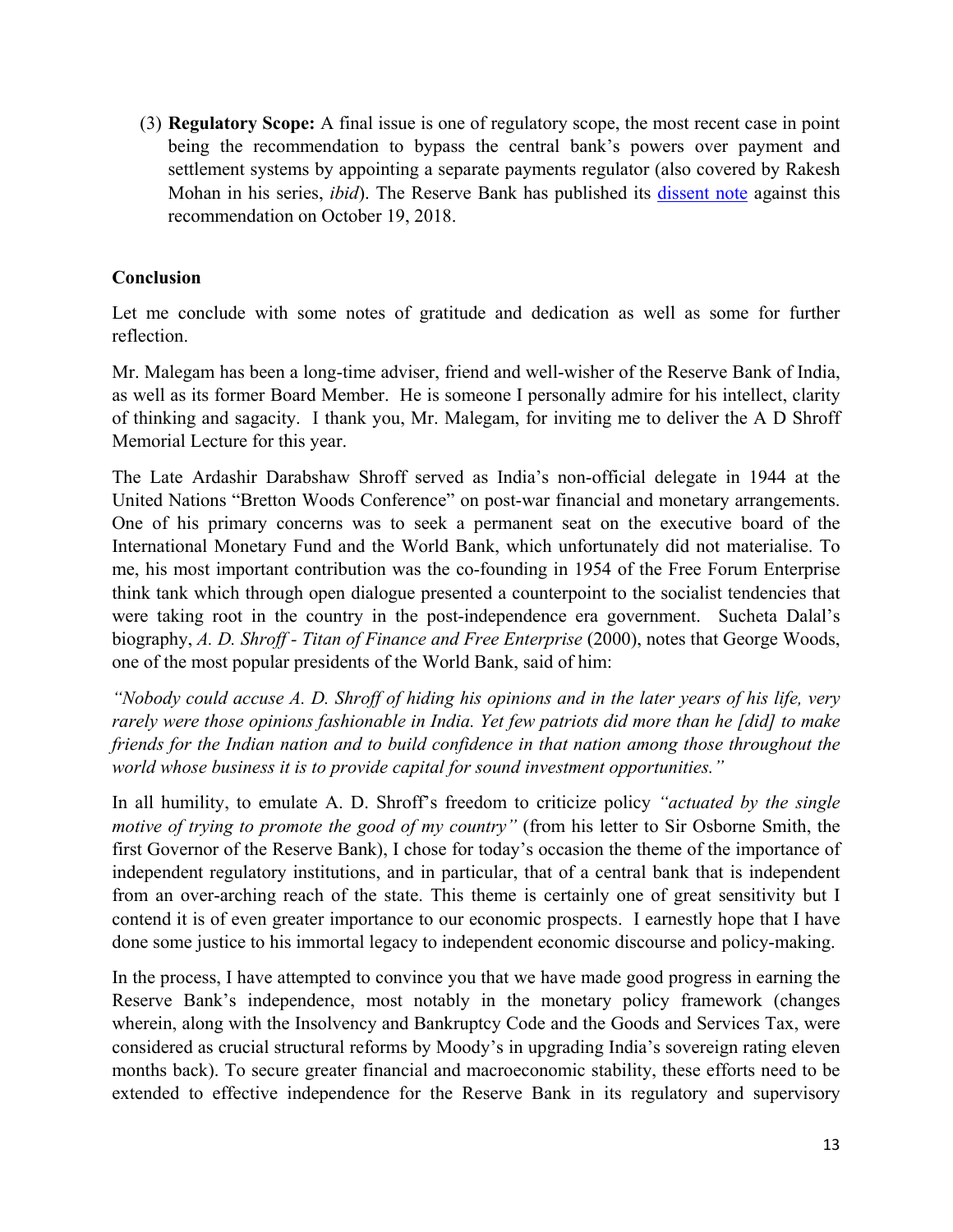powers over public sector banks, its balance-sheet strength, and its regulatory scope. Such endeavor would be a true *inclusive* reform for the Indian economy's future. Thankfully, it is *only* a matter of making the right choices, which I believe as a society we can with adequately thoughtful "what-if" analysis; I have sketched a scenario, which several parts of the world are presently witnessing, of great risk to nations from undermining the independence of their central banks.

In his excellent biography, *Volcker*: *The Triumph of Persistence* (2012)*,* my former NYU Stern colleague, Bill Silber, describes in vivid detail how in the 1980s, the then Federal Reserve Governor Paul Volcker adopted a curmudgeonly approach to setting interest rates to target inflation. Besides resisting any and all pressure to keep rates low, which would have effectively allowed cheap funding – in the short term – of President Reagan's expansionary deficit-based manifesto, Volcker engaged personally with the President to convey the perils of running high fiscal deficits right after double-digit inflation had just been tamed. In the end, Volcker won the day as wise counsel prevailed, deficits were reined in, and inflation tamed even further. I would argue that through Volcker's tough stance on inflation and candour on risks from government's fiscal plans, the institution of the Federal Reserve had in fact been President Reagan's true friend.

As many parts of the world today await greater government respect for central bank independence, independent central bankers will remain undeterred. Governments that do not respect central bank independence will sooner or later incur the wrath of financial markets, ignite economic fire, and come to rue the day they undermined an important regulatory institution; their wiser counterparts who invest in central bank independence will enjoy lower costs of borrowing, the love of international investors, and longer life spans.

# **References**

Acemoglu, Daron and James Robinson (2012) *Why Nations Fail: The Origins of Power, Prosperity and Poverty,* Crown Business.

Acharya, Viral V. (2015) *[Financial Stability in the Broader Mandate for Central Banks: A](http://www.brookings.edu/research/papers/2015/04/14-financial-stability-mandate-central-banks)  [Political Economy Perspective](http://www.brookings.edu/research/papers/2015/04/14-financial-stability-mandate-central-banks)*, Working Paper #11, Hutchins Center on Fiscal & Monetary Policy at Brookings.

Acharya, Viral V., Stijn van Nieuwerburgh, Matthew Richardson and Lawrence White (2011) *Guaranteed to Fail: Fannie Mae, Freddie Mac and the Debacle of Mortgage Finance,* Princeton University Press.

Acharya, Viral V. and Raghuram G. Rajan (2013) *[Sovereign Debt, Government Myopia and the](http://pages.stern.nyu.edu/%7Esternfin/vacharya/public_html/Sov_debt_Jan_11_2013_RFS_standard.pdf)  [Financial Sector](http://pages.stern.nyu.edu/%7Esternfin/vacharya/public_html/Sov_debt_Jan_11_2013_RFS_standard.pdf)*, Review of Financial Studies, 26(6), 1526-1560.

Buiter, Willem and Anne C. Sibert (2000) *Targets, Instruments and Institutional Arrangements for an Effective Monetary Policy,* Seventh L.K. Jha Memorial Lecture, delivered by Willem Buiter at the Reserve Bank of India, Mumbai, October 16, 2000.